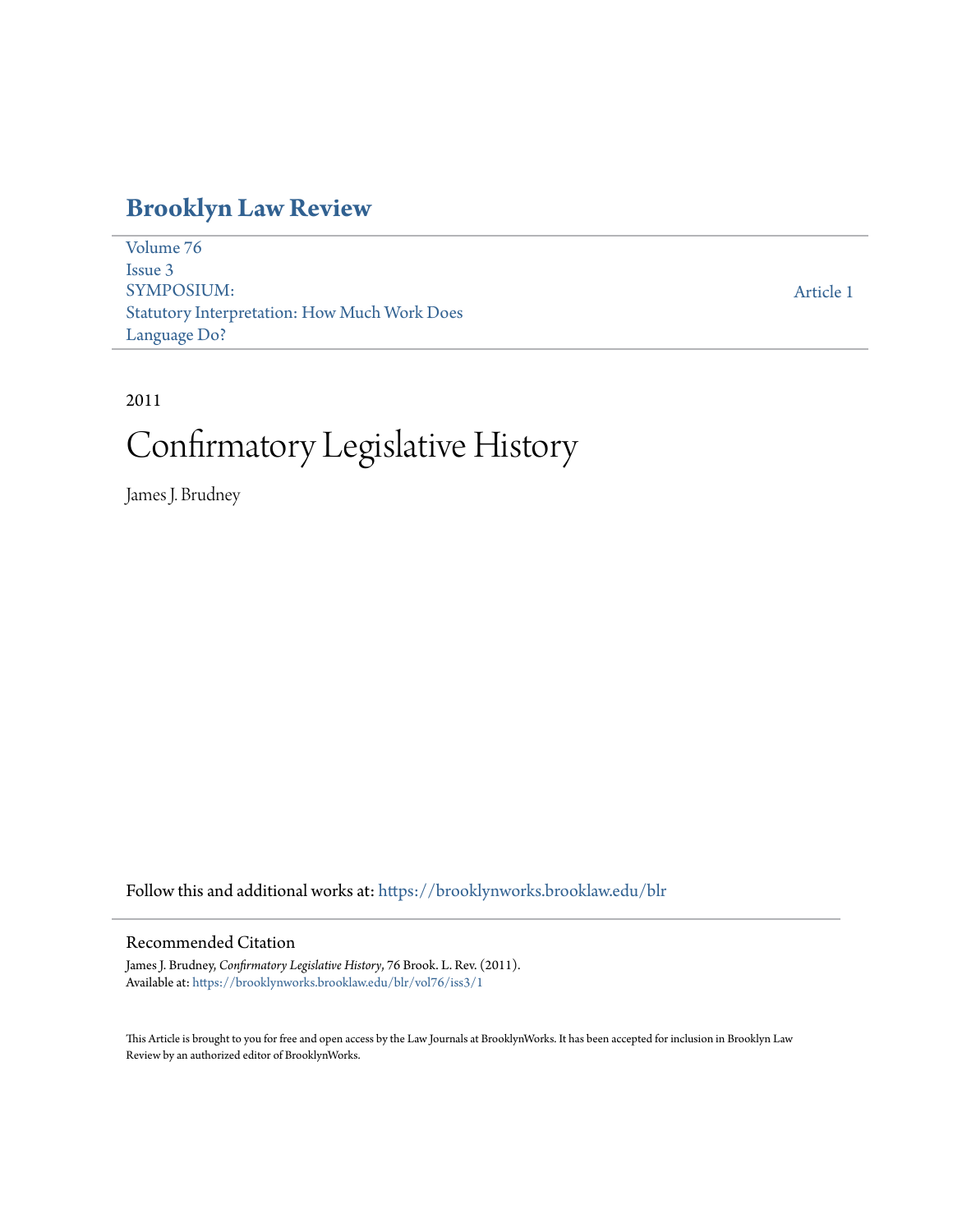# **ARTICLES**

# Confirmatory Legislative History\*

*James J. Brudney*†

#### INTRODUCTION

 $\overline{a}$ 

Textualists and intentionalists regularly lock horns over the proper approach to construing statutory language regarded as inconclusive. The interpretive debate seems less contentious, however, when the words of the law are deemed clear. There may be reasonable disagreement as to whether the text at issue in a particular controversy *has* a plain meaning, but if it does then that meaning arguably preempts further inquiry. Since 1990, Supreme Court majority opinions are replete with declarations such as: "Given [a] straightforward statutory command, there is no reason to resort to legislative history";  $\alpha$  or "we do not resort to legislative history to cloud a statutory text that is clear", or "[w]hen the words of a statute are unambiguous . . . this first canon is also the last: 'judicial inquiry is complete."

Yet despite these ringing statements, the Court in fact often departs from its "first canon" by relying on legislative history to confirm or reinforce what it already has concluded is the plain meaning of statutory text. On numerous occasions

 $© 2011 James J. Brudney. All rights reserved.$ 

<sup>†</sup> Newton D. Baker-Baker & Hostetler Chair in Law, The Ohio State University Moritz College of Law, and Visiting Professor of Law, Fordham University School of Law, Fall 2010. I am grateful to Larry Baum and Larry Solan for thoughtful comments on this draft, to Jimmie Friday, Randy Hart, and Karin Johnsrud for valuable research assistance, and to Jen Pursell for fine secretarial support. 1

 $^1$  United States v. Gonzalez, 520 U.S. 1, 6 (1997).

<sup>2</sup> Ratzlaf v. United States, 510 U.S. 135, 147-48 (1994); *see also* Circuit City Stores, Inc. v. Adams, 532 U.S. 105, 119 (2001) (quoting *Ratzlaf* with approval). 3

 $3$  Conn. Nat'l Bank v. Germain, 503 U.S. 249, 254 (1992) (quoting Rubin v. United States, 449 U.S. 424, 430 (1981)).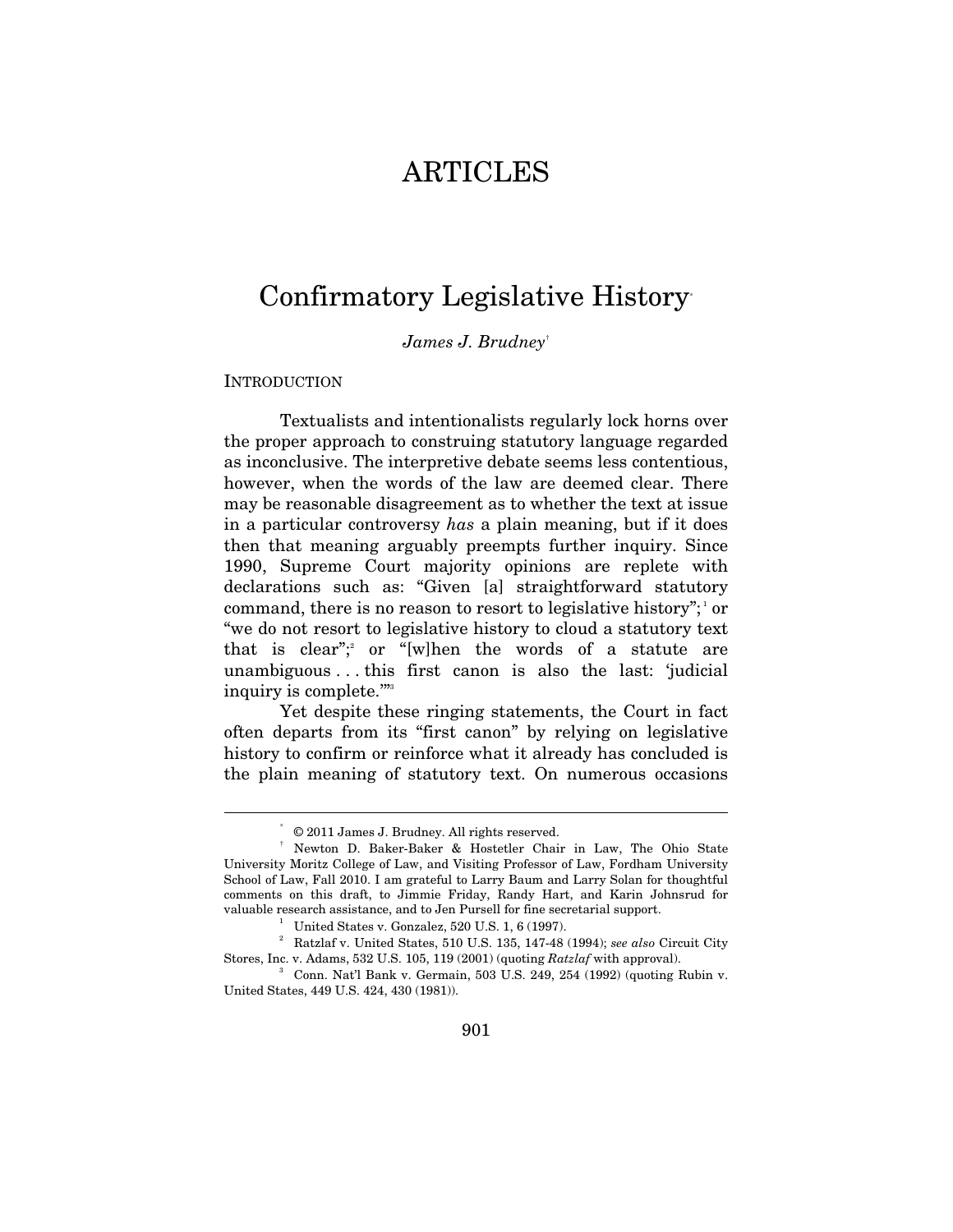since 2006, the Roberts Court has invoked legislative history as a confirmatory asset. Six of these majorities, including four cases decided during the 2009 term, have drawn sharp rebukes from Justice Scalia.<sup>4</sup> Beyond expressing his general hostility toward legislative history, Justice Scalia has criticized the confirmatory use of legislative record evidence as incentivizing wasteful research by lawyers.<sup>5</sup> He discounts such reliance as a misleading makeweight that, although never the real reason for a court's decision, has disturbingly antidemocratic implications with respect to the role of judges.<sup>6</sup>

This essay takes issue with Justice Scalia's view of confirmatory legislative history. It maintains that persistent judicial reliance on such history reflects important shortcomings in the textualist approach. When courts move beyond the presumptively clear meaning of statutory language, they recognize—even if implicitly—that assertions of clarity can too often serve as either a mirage or a refuge. Clarity may be a mirage because apparently precise words or phrases often give rise to conflicting "plain meanings," and also because apparently assured readers of those words or phrases are conditioned to perceive clarity based on their own specialized training, background, and level of self-confidence. Assertions of clarity may serve as a refuge in that they obviate the need for judges to provide more complete explanations for their decisions. This aspiration for completeness, although not embraced by Justice Scalia, is important to many other judges as they seek to explain adjudicative resolutions before the diverse audiences to whom they are responsive and responsible.

<sup>4</sup>  *See, e.g.*, Samantar v. Yousuf, 130 S. Ct. 2278, 2287, 2289 (2010) (Stevens, J.); *id.* at 2293-94 (Scalia, J., concurring); Carr v. United States, 130 S. Ct. 2229, 2241- 42 (2010) (Sotomayor, J.); *id.* at 2242 (Scalia, J., concurring); Jerman v. Carlisle, McNellie, Rini, Kramer & Ulrich LPA, 130 S. Ct. 1605, 1615-17 (2010) (Sotomayor, J.); *id.* at 1626-28 (Scalia, J., concurring); Milavetz, Gallop & Milavetz, P.A. v. United States, 130 S. Ct. 1324, 1332 (2010) (Sotomayor, J.); *id.* at 1341-42 (Scalia, J., concurring); United States v. Ressam, 553 U.S. 272, 275-77 (2008) (Stevens, J.); *id.* at 277 (Thomas & Scalia, JJ., concurring); Zedner v. United States, 547 U.S. 489, 500-01 (2006) (Alito, J.); *id.* at 509-11 (Scalia, J., concurring). For additional recent majority opinions relying on legislative history to confirm or reinforce textual plain meaning, see Harbison v. Bell, 129 S. Ct. 1481, 1485-90 (2009); Scheidler v. Nat'l Org. for Women, Inc., 547 U.S. 9, 16-20 (2006); and Small v. United States, 544 U.S. 385, 388-93 (2005). 5

*See, e.g*., *Jerman*, 130 S. Ct. at 1629 (Scalia, J., concurring); *Milavetz*, 130 S. Ct. at 1342 (Scalia, J., concurring); *Zedner*, 547 U.S. at 510 (Scalia, J, concurring). 6

*See, e.g.*, *Samantar*, 130 S. Ct. at 2293 (Scalia, J., concurring); *Carr*, 130 S. Ct. at 2242 (Scalia, J., concurring); *Jerman*, 130 S. Ct. at 1628 (Scalia, J., concurring); *Milavetz*, 130 S. Ct. at 1342 (Scalia, J., concurring); United States v. Taylor, 487 U.S. 326, 344-45 (1988) (Scalia, J., concurring); INS v. Cardoza-Fonseca, 480 U.S. 421, 452- 53 (1987) (Scalia, J., concurring).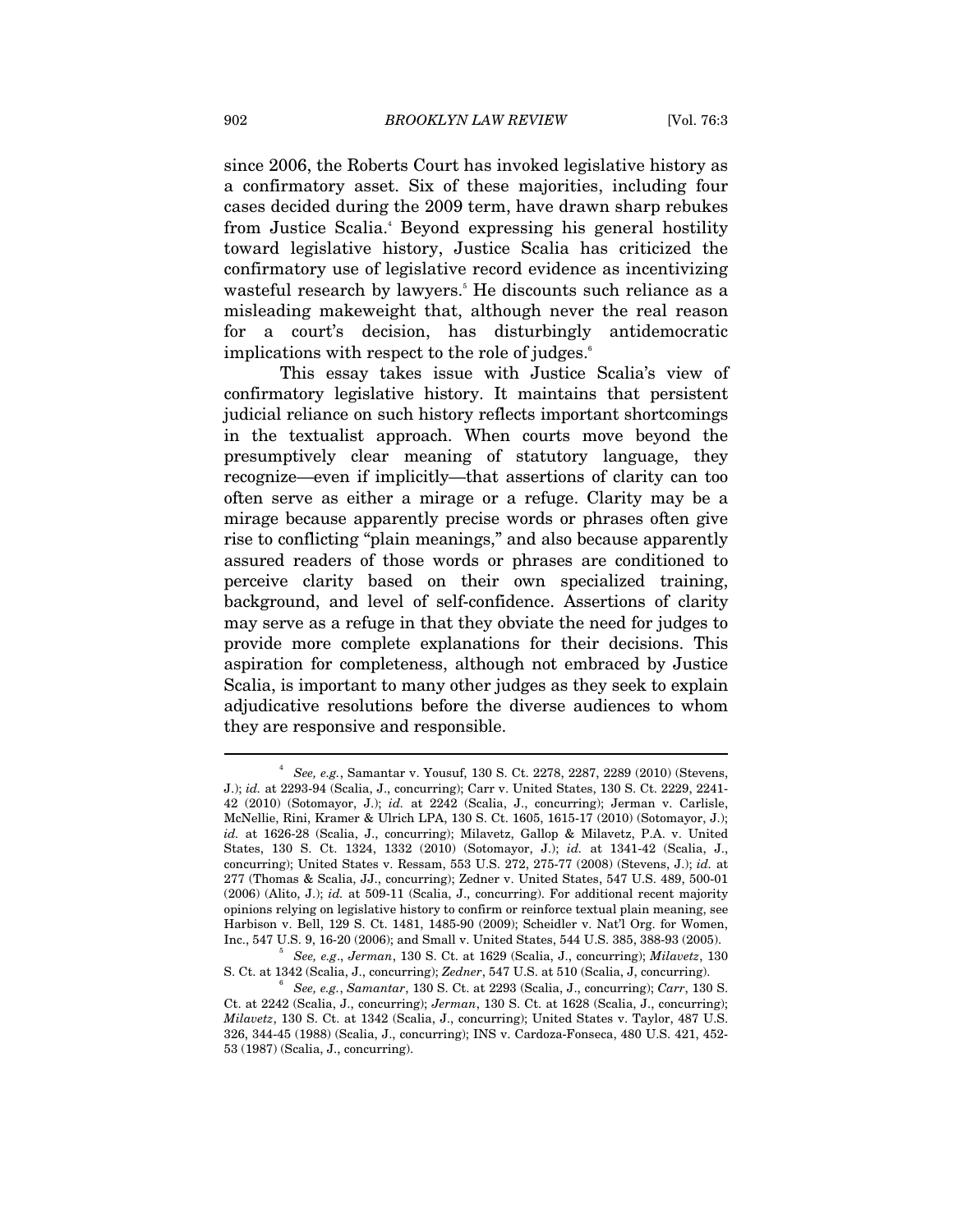Part I reviews the use of confirmatory legislative history and identifies Justice Scalia's objections. Part II explains why judges continue to rely on such history, and how that reliance relates to the inadequacies of an overly language-based approach to statutory interpretation.

#### I. CRITICIZING CONFIRMATORY HISTORY

The Court's use of legislative history to corroborate that statutory text means what it appears to say is not a recent development. Writing in the early 1980s, Judge Patricia Wald cited numerous decisions from the 1981 term in which the majority analyzed legislative record materials for confirmatory purposes.7 As far back as the 1920s, Justice Holmes opined that the so-called plain meaning rule was subject to the gloss of congressional intent.8 In the late 1970s and early 1980s, some judges and legal academics expressed concern that legislative history might be surpassing statutory language as the foundational interpretive asset.9 The rise of textualism, consistently championed by Justice Scalia during his twentyfive years on the Court, has curtailed that trend and restored the primacy of enacted text.

Primacy, however, need not entail exclusivity. Justice Scalia's initial barrage of separate opinions challenging the Court's reliance on legislative history<sup>10</sup> included an insistence that legislative materials ought to never be invoked to reinforce

<sup>7</sup>  *See* Patricia M. Wald, *Some Observations on the Use of Legislative History in the 1981 Supreme Court Term*, 68 IOWA L. REV. 195, 197-99 (1983) (discussing nine examples from a single term).

Bos. Sand & Gravel Co. v. United States, 278 U.S. 41, 48 (1928) ("It is said that when the meaning of language is plain we are not to resort to evidence in order to raise doubts. That is rather an axiom of experience than a rule of law. . . . If Congress has been accustomed to use a certain phrase with a more limited meaning than might be attributed to it by common practice it would be arbitrary to refuse to consider that fact when we come to interpret a statute.").

<sup>&</sup>lt;sup>9</sup> See Wald, *supra* note 7, at 200-05 (discussing reservations about the reliability, relevance, and thoroughness of various legislative materials); *see also* REED DICKERSON, THE INTERPRETATION AND APPLICATION OF STATUTES 164 (1975) (referring to "the Canadian gibe that in the United States whenever the legislative history is ambiguous it is permissible to refer to the statute"). 10 *See* James J. Brudney & Corey Ditslear, *Liberal Justices' Reliance on* 

*Legislative History: Principle, Strategy, and the Scalia Effect*, 29 BERKELEY J. EMP. & LAB. L. 117, 161 (2008) (discussing twelve Scalia concurrences and dissents written in his first three terms).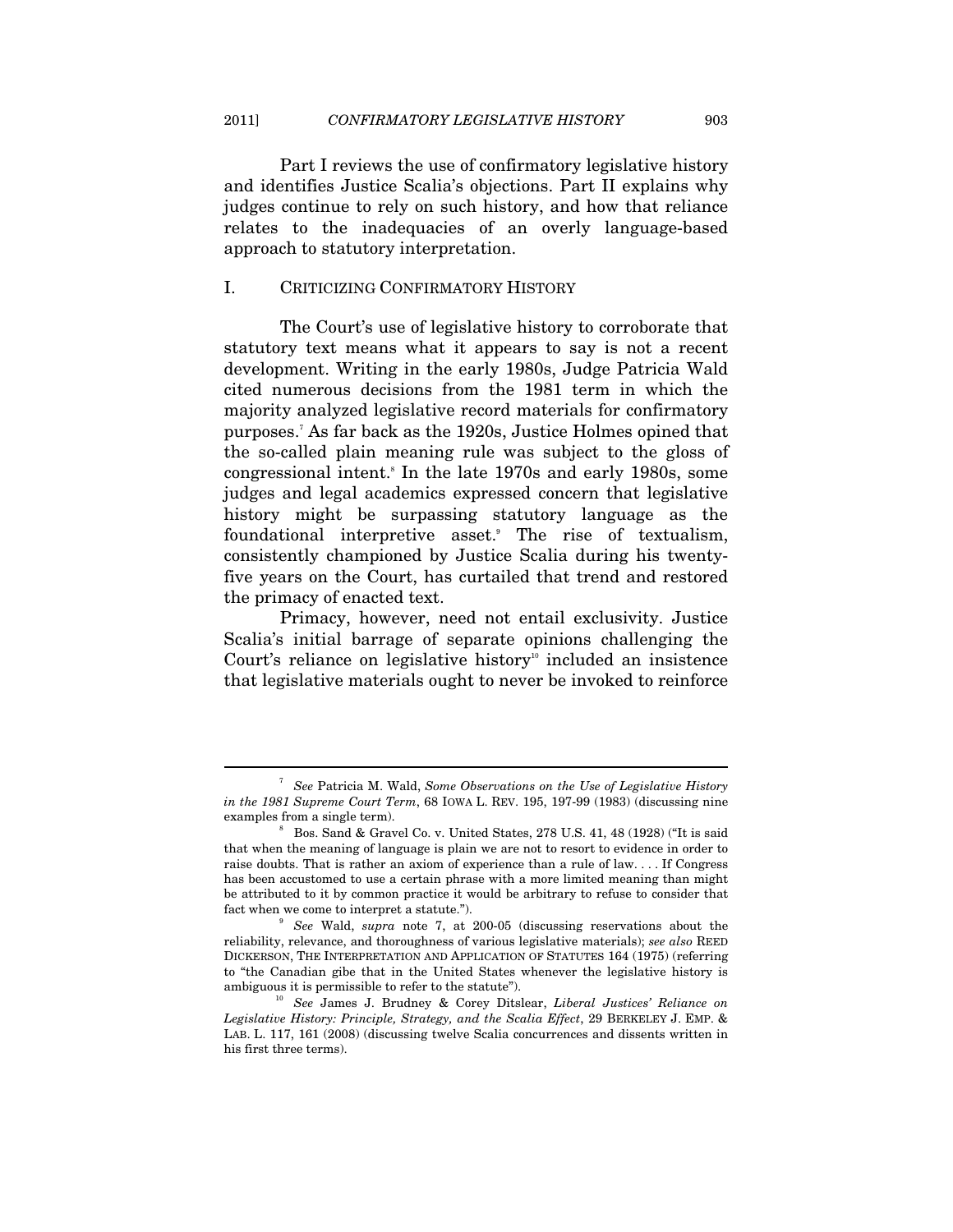the plain meaning of text.<sup>11</sup> Scalia continued to object to confirmatory history during the Rehnquist Court years.12 His rhetorical intensity—directed at a wide range of colleagues remains unabated in the Roberts era.<sup>13</sup>

From Justice Scalia's vantage point, reliance on legislative history to confirm plain meaning is unacceptable for a number of reasons. Some of these reasons might fairly be viewed as deriving from his core position that legislative history should be altogether inadmissible as an interpretive resource. Thus, Scalia criticizes confirmatory usage as a form of "intellectual piling-on [that] has addictive consequences" because it acculturates judges to believing that legislative history is intrinsically reliable.<sup>14</sup> Relatedly, he insists that such usage gives rise to a slippery slope: once legislative history is deemed relevant to confirm the clear meaning of text, it may be considered relevant to question or even contradict that clear meaning, "thus rendering what is plain ambiguous."<sup>15</sup> Scalia also condemns reliance on confirmatory references, as he does reliance in general, for more pragmatic reasons: it effectively prescribes "wasteful over-lawyering" at clients' expense "merely for the sake of completeness."16

Of particular interest are two other Scalia criticisms that identify potentially distinctive problems with the confirmatory approach. One involves its allegedly superfluous nature. If the text is clear on its face, then confirmatory legislative history is by definition duplicative and hence entirely unnecessary.<sup>17</sup> This redundant role exemplifies how "legislative history is almost never *the real reason* for the

<sup>11</sup> *See, e.g.*, United States v. Stuart, 489 U.S. 353, 371-77 (1989) (Scalia, J., concurring); *Taylor*, 487 U.S. at 344-45 (Scalia, J., concurring); *Cardoza-Fonseca*, 480

U.S. at 452-53 (Scalia, J., concurring). 12 *See, e.g.*, Intel Corp. v. Advanced Micro Devices, Inc., 542 U.S. 241, 267  $(2004)$  (Scalia, J., concurring); Bank One Chi. v. Midwest Bank & Trust Co., 516 U.S.  $264$ , 279-83 (1996) (Scalia, J., concurring).

 $13$  The six Roberts-era decisions cited *supra* note 4 were authored by Justices Alito, Stevens, and Sotomayor. The five earlier decisions cited *supra* notes 11-12 were

<sup>%</sup> authored by Justices Brennan, Blackmun, Stevens, and Ginsburg.<br>  $^{14}$  Zedner v. United States, 547 U.S. 489, 510 (2006) (Scalia, J., concurring).<br>  $^{15}$  Id. at 510-11; *see also Taylor*, 487 U.S. at 344 (Scalia, J., c 1627 (2010) (Scalia, J., concurring); *see also* Milavetz, Gallop & Milavetz, P.A. v. United States, 130 S. Ct. 1324, 1342 (2010) (Scalia, J., concurring).

<sup>17</sup> *See, e.g.*, *Intel Corp.*, 524 U.S. at 267 (Scalia, J., concurring); *Bank One*, 516 U.S. at 282-83 (Scalia, J., concurring).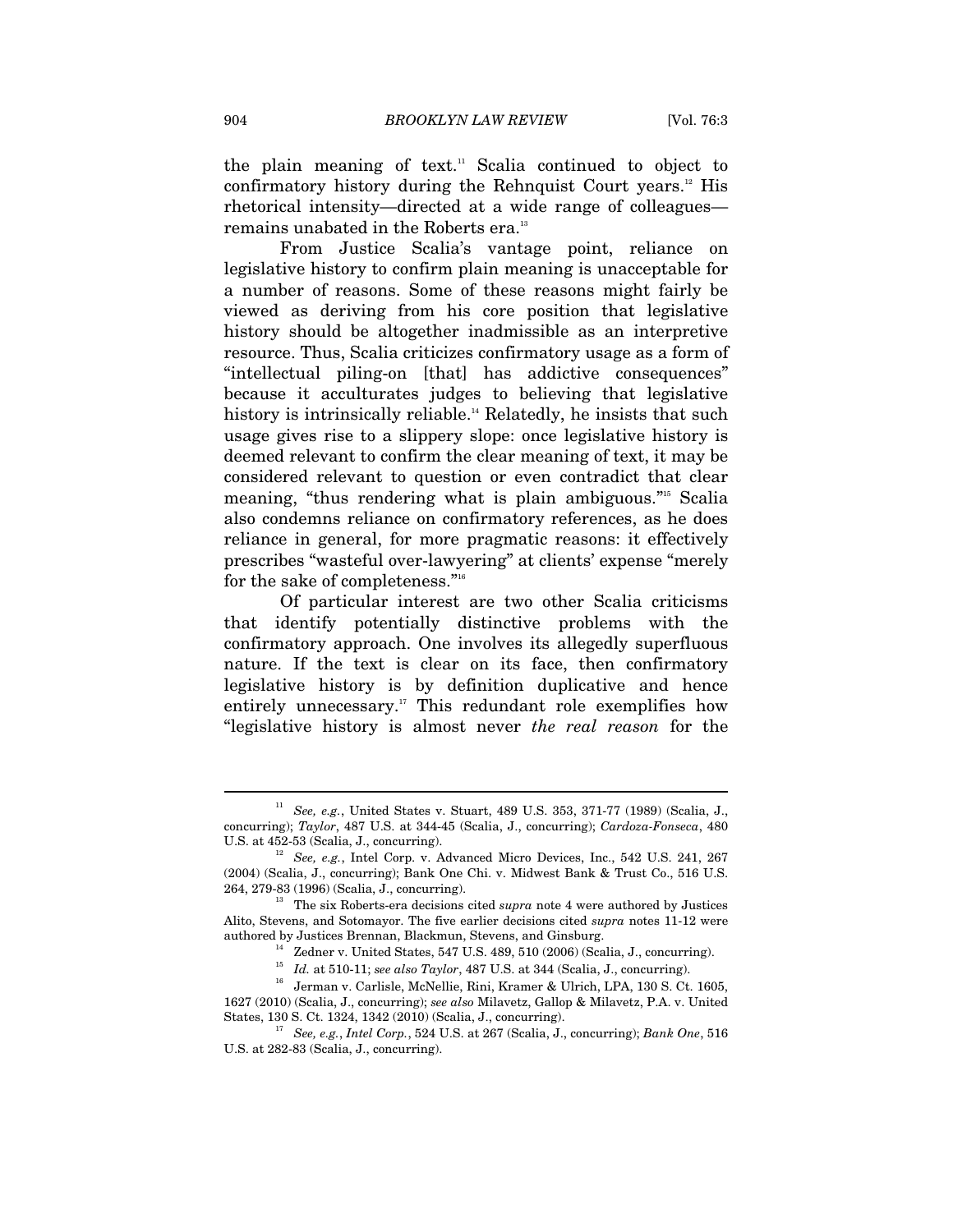Court's decision—and make-weights do not deserve a lot of the Court's time."18

The second notable criticism involves the allegedly antidemocratic aspects of using confirmatory history. Scalia expressed this concern early in his tenure on the Court. Emphasizing that the role of judges is to "interpret laws rather than reconstruct legislators' intentions," he reasoned that where the language of the laws is clear, courts are not free to consider unenacted intent as a possible supplement or replacement.19 If courts allow for the possibility that legislative history is capable of altering plain meaning, they foster a lawmaking culture in which members of Congress understand that they can avoid the arduous work of negotiating and enacting a floor amendment for the simpler task of promulgating a floor colloquy.<sup>20</sup> To encourage such efforts by blessing them as potentially probative undermines our constitutional democracy. Judges who denigrate or discount the challenge of securing approval for statutory language from both chambers and the President are effectively promoting a lack of political accountability for our elected officials.<sup>21</sup>

Each of these two criticisms is rooted in Justice Scalia's commitment to a semantic approach when interpreting statutes. His view that ordinary meaning, supplemented by structural and language canons, constitutes "the real reason" for judicial decisions reflects his confidence that there is a single solution to interpretive controversies and that languagebased analysis is all conscientious judges need in order to discover it.22 Likewise, Scalia's objection to the possibility that legislative history is available to confirm ordinary meaning reflects his conviction that judges undermine their neutral, apolitical responsibility as interpreters of Congress's textual

<sup>&</sup>lt;sup>18</sup> Samantar v. Yousuf, 130 S. Ct. 2278, 2294 (2010) (Scalia, J., concurring) (emphasis added); *see also Jerman*, 130 S. Ct. at 1628 (Scalia, J., concurring) ("It is almost invariably the case that our opinions benefit not at all from the make-weight use of legislative history.").

 $198$  v. Cardoza-Fonseca, 480 U.S. 452, 452-53 (1987) (Scalia, J., concurring).

<sup>&</sup>lt;sup>20</sup> See Taylor, 487 U.S. at 345 (Scalia, J., concurring); *see generally* Zedner v. United States, 547 U.S. 489, 509-11 (2006) (Scalia, J., concurring).

<sup>&</sup>lt;sup>21</sup> See Hon. Alex Kozinski, Should Reading Legislative History be an *Impeachable Offense?*, 31 SUFFOLK U. L. REV. 807, 808 (1998).<br><sup>22</sup> Samantar, 130 S. Ct. at 2294 (Scalia, J., concurring); *see also* Chisom v.

Roemer, 501 U.S. 380, 404 (1991) (Scalia, J., dissenting) (describing his approach to construing statutes: "first, find the ordinary meaning of the language in its textual context; and second, using established canons of construction, ask whether there is any clear indication that some permissible meaning other than the ordinary one applies").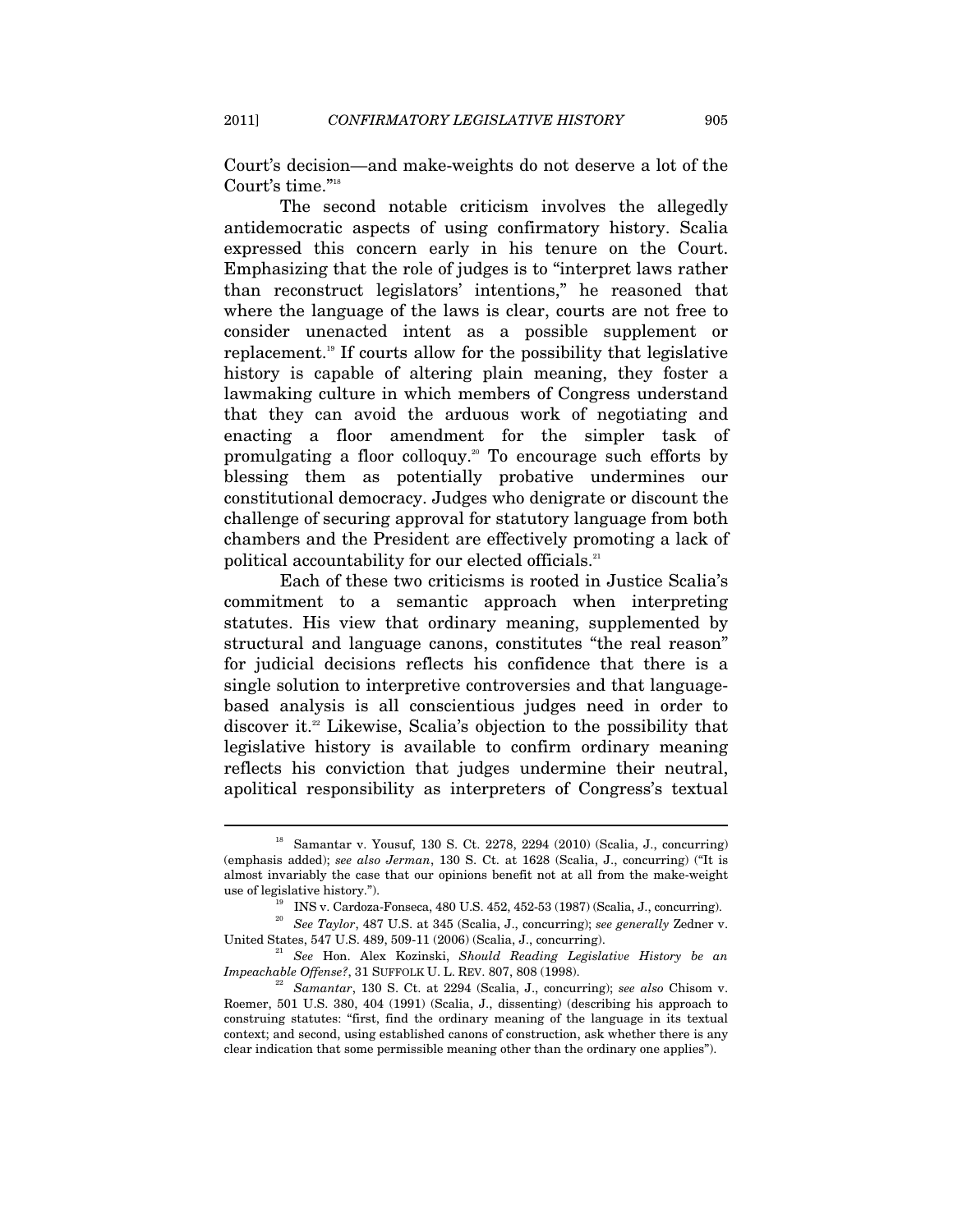work product by consulting the politically generated record of Congress's enactment process.

## II. JUSTIFYING CONFIRMATORY HISTORY

A core premise of Justice Scalia's textualist philosophy is that there is almost invariably a single plain meaning for disputed statutory language. He does not expect that this one exact meaning will necessarily be obvious or readily perceived, but he is prepared to work hard to avoid ambiguity. Toward that end, Scalia employs a diverse semantic toolkit for his statutory opinions—dictionary definitions, identical words or phrases as previously applied in other laws, and multiple canons related to the grammar and structure of statutory text. He invokes these tools to identify a reading that is sufficiently clear so as to disqualify other plausible interpretations.<sup>23</sup> An implicit assumption in Justice Scalia's "hard textualist" approach is that when these semantic tools establish lack of ambiguity, the resultant construction is correct—not simply preferred on the basis of shrewd inferences or educated guesses.24 The correct construction in turn precludes reference to the nonsemantic contextual source of legislative history. There are sound reasons why so many judges and scholars do not share Justice Scalia's semantically based confidence, as discussed in the sections that follow.

### *A. Concerns Regarding the Conclusiveness of Plain Meaning*

Many judges and scholars are not convinced that statutory meaning can be regularly rendered singularly correct based only on language-related considerations.<sup>25</sup> There are, of course, the proverbial easy cases, but the majority of those are not litigated to the circuit court level, much less accorded discretionary review by the Supreme Court. When statutory

<sup>23</sup> *See, e.g.*, MCI Telecomms. Corp. v. AT&T Co., 512 U.S. 218, 224-34 (1994); Mertens v. Hewitt Assocs., 508 U.S. 248, 251-63 (1993); W. Va. Univ. Hosps., Inc. v.

 $^{24}$  Cf. Dewsnup v. Timm, 502 U.S. 410, 435 (1992) (Scalia, J., dissenting) (criticizing the majority for disregarding well-settled principles of statutory construction by pronouncing "a seemingly clear provision . . . 'ambiguous' *sans* textual and structural analysis"). 25 *See generally* JOHN F. MANNING & MATTHEW C. STEPHENSON, LEGISLATION

AND REGULATION 111-12, 232-33 (2010) (discussing lack of agreement among judges and scholars regarding what exactly qualifies as unambiguous text and which ambiguity-resolving tools ought to be given priority).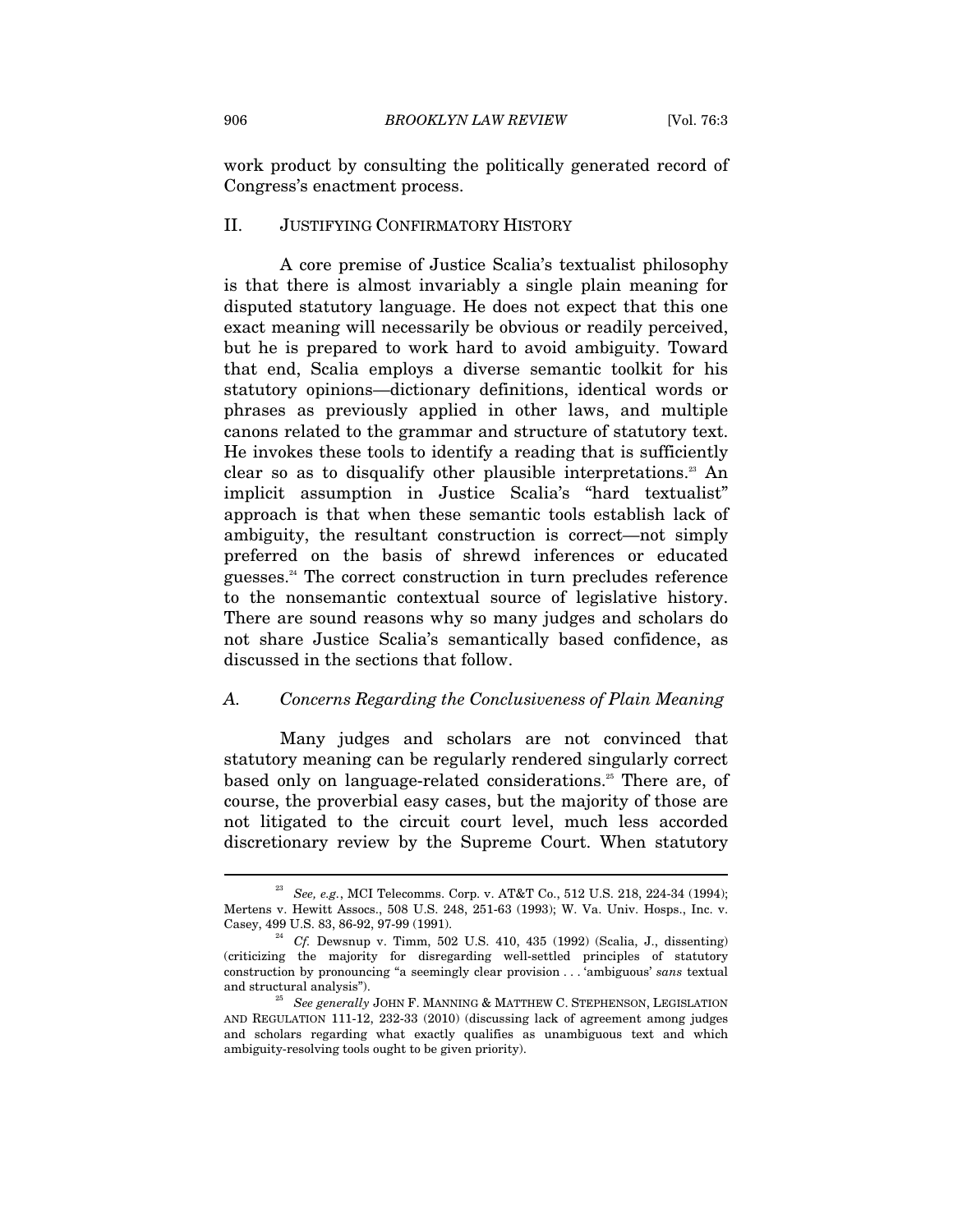disputes reach the Court, the justices often regard the contested text as allowing for two distinct yet plausible plain meanings. Some justices may insist that the language is so clear it can only be read one way, while others point to a comparably tenable alternative reading of the same language adding that *their* assertion of plain meaning is supported or confirmed by accompanying legislative history.<sup>26</sup>

The existence of more than one plausible plain meaning for contested text is a function of several factors. On a semantic level, Lawrence Solan has pointed to the tension between a word's ordinary usage, which is what it prototypically signifies, and a word's definitional usage, which includes a broader range of options.27 Because members of Congress may well have both prototypical and definitional aspects in mind, judges cannot readily "assume that any instance of a statutory word that strays from the prototype is necessarily outside a statute's scope."28 Prior to 1980, the justices often relied on straightforward introspection to discover ordinary meaning.<sup>29</sup> Since Justice Scalia's arrival, however, the Court tends to identify ordinary meaning by invoking multiple specific resources, including dictionaries as well as similar language from the same or other statutes.<sup>30</sup> This expansion of sources has led to increased divisiveness, particularly when the justices

<sup>26</sup> *See, e.g.*, Circuit City Stores, Inc. v. Adams, 532 U.S. 105, 111-19, 133-40 (2001) (Justices Kennedy and Souter advance competing semantic readings of "engaged in interstate commerce," and Souter invokes legislative history for additional support); Sutton v. United Air Lines, Inc., 527 U.S. 471, 482-87, 495-501 (1999) (Justices O'Connor and Stevens advance competing semantic readings of "physical or mental impairment," and Stevens invokes legislative history for additional support); *Mertens*, 508 U.S. at 255-59, 263-73 (Justices Scalia and White advance competing semantic readings of "equitable relief," and White invokes legislative history for additional support); FBI v. Abramson, 456 U.S. 615, 623-29, 633-39 (1982) (Justices White and O'Connor advance competing semantic readings of "records compiled for law enforcement purposes," and White invokes legislative history for additional support). 27 *See* Lawrence M. Solan, *The New Textualists' New Text*, 38 LOY. L.A. L.

REV. 2027, 2042-46 (2005). Justice Scalia has shown sensitivity to this distinction at times as well. *See, e.g.*, Smith v. United States, 508 U.S. 223, 242 (1993) ("The Court does not appear to grasp the distinction between how a word *can be* used and how it *ordinarily is* used.") (Scalia, J., dissenting). 28 Solan, *supra* note 27, at 2046. *See, e.g.*, *Smith*, 508 U.S. at 228-33, 241-44

<sup>(</sup>presenting disagreement over prototypical versus definitional meaning of "use"); Chisom v. Roemer, 501 U.S. 380, 395-402, 410-13 (1991) (presenting disagreement over prototypical versus definitional meaning of "representative"). 29 *See, e.g.*, Greyhound Corp. v. Mount Hood Stages, Inc., 437 U.S. 322, 330-

<sup>31 (1978);</sup> Tenn. Valley Auth. v. Hill, 437 U.S. 153, 172-74 (1978); Burns v. Alcala, 420 U.S. 575, 580-81 (1975). 30 *See* Solan, *supra* note 27, at 2054-55 (reporting on 122 cases since 1817

that relied on the ordinary meaning rule, including forty-seven decided since 1980).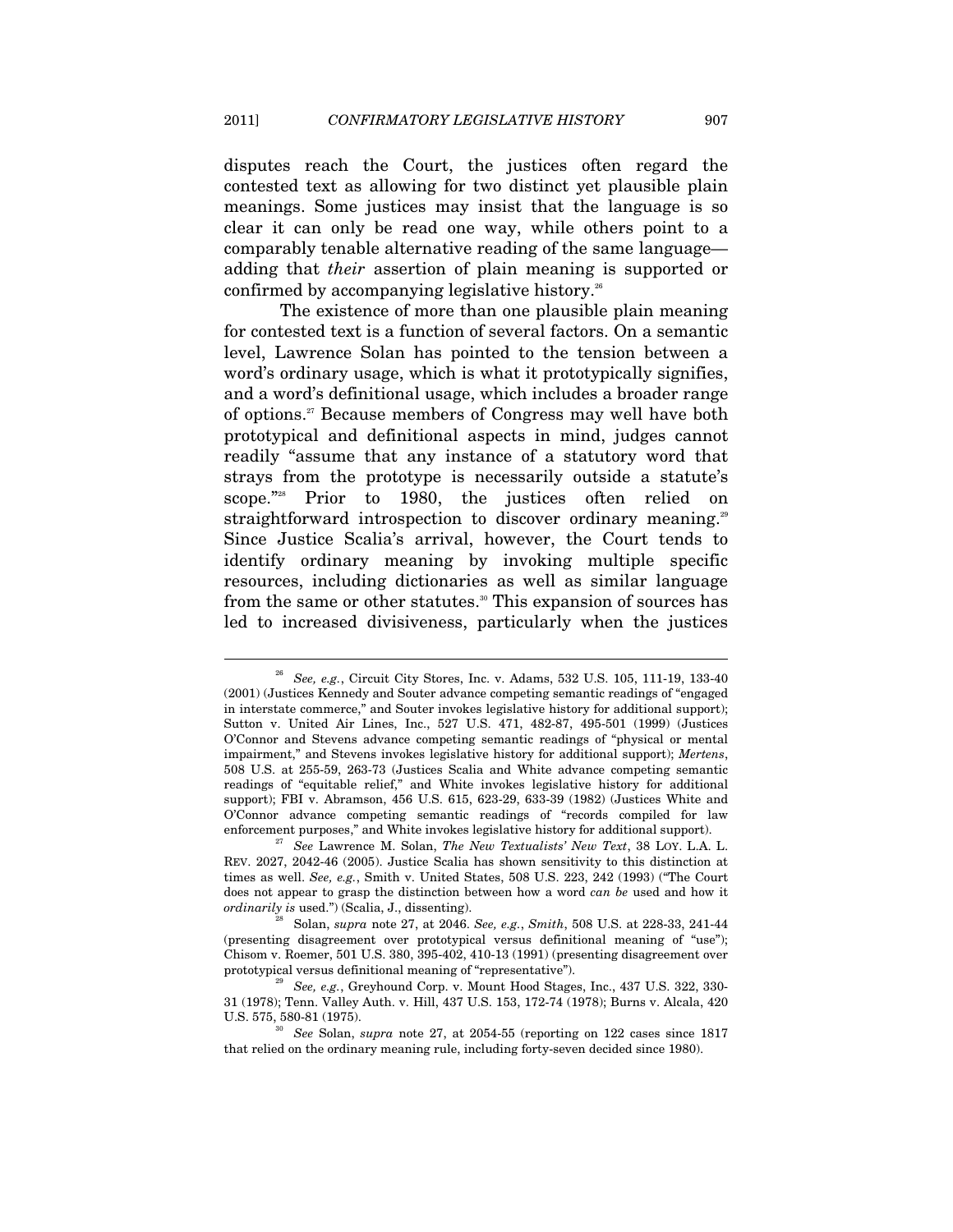engage in recurrent dictionary wars over what constitutes ordinary meaning.<sup>31</sup>

Another source of disagreement about plain meaning stems from the indefinite nature of important statutory terms. Congress's use of words like "reasonable," "recognized," "interfere," "restrain," or "modify"32 reflects its interest in flexibility, anticipating that citizens, agencies, and courts will adapt a statute's application in light of altered or novel circumstances. This in turn raises the possibility that a prototypical or definitional meaning may give rise to plausible conflicting applications when the word is considered in its statutory setting. To take one example, the Federal Communications Commission Act authorizes the Federal Communications Commission (FCC) to "modify" any tariff-filing requirement; the issue in *MCI Telecommunications Corp. v. AT & T Co.*33 was whether the commission's decision to make tariff filing optional for nondominant long distance carriers was a valid exercise of this authority. Assuming that the plain meaning of "modify" is minor or incremental change, as opposed to change that is more basic or important,<sup>34</sup> a court still must decide whether the FCC's detariffing initiative reflects a minor or major shift in its requirements. This choice in turn implicates two competing readings of the policies underlying Congress's rate-filing  $requirement.<sup>35</sup>$ 

Apart from divergent understandings as to what constitutes the plain meaning of a statutory term or phrase,

<sup>31</sup> *See, e.g.*, Muscarello v. United States, 524 U.S. 125 (1998); MCI Telecomms. Corp. v. AT&T Co., 512 U.S. 218 (1994). *See generally* Samuel A. Thumma & Jeffrey L. Kirchmeier, *The Lexicon Has Become a Fortress: The United States Supreme Court's Use of Dictionaries*, 47 BUFF. L. REV. 227 (1999) (demonstrating subjective and highly variable use of dictionaries); *see also* William W. Buzbee, *The One-Congress Fiction in Statutory Interpretation*, 149 U. PA. L. REV. 171, 234-40 (2000) (contending that reliance on use of same term in other statutes is prone to judicial manipulation). 32 *See, e.g.*, 42 U.S.C. § 1988 (2006) (authorizing award of reasonable

attorney's fees to prevailing plaintiffs in civil rights cases); 29 U.S.C. § 654(a)(1) (2006) (requiring employers to provide a place of employment "free from recognized hazards" that are likely to result in death or serious physical harm); 29 U.S.C. § 158(a)(1) (2006) (prohibiting employers from interfering with or restraining employees in the exercise of rights to engage in concerted activities such as organizing and collective bargaining); 47 U.S.C. § 203(b) (2006) (authorizing Federal Communications Commission to modify tariff-filing requirements for communications common carriers).  $33\quad 512$  U.S. 218 (1994).

<sup>34</sup> *But cf. id.* at 225-28, 240-42 (presenting disagreement between Justices Scalia and Stevens as to whether definition of "modify" covers only minor shift from status quo ante or also applies to more substantial adjustment). 35 *See id.* at 229-34, 242-45 (presenting disagreement between Justices Scalia

and Stevens over whether change in rate-filing requirement should be considered against backdrop of carriers' obligations to file (a major shift) or against backdrop of policies behind rate-filing requirements (a minor shift)).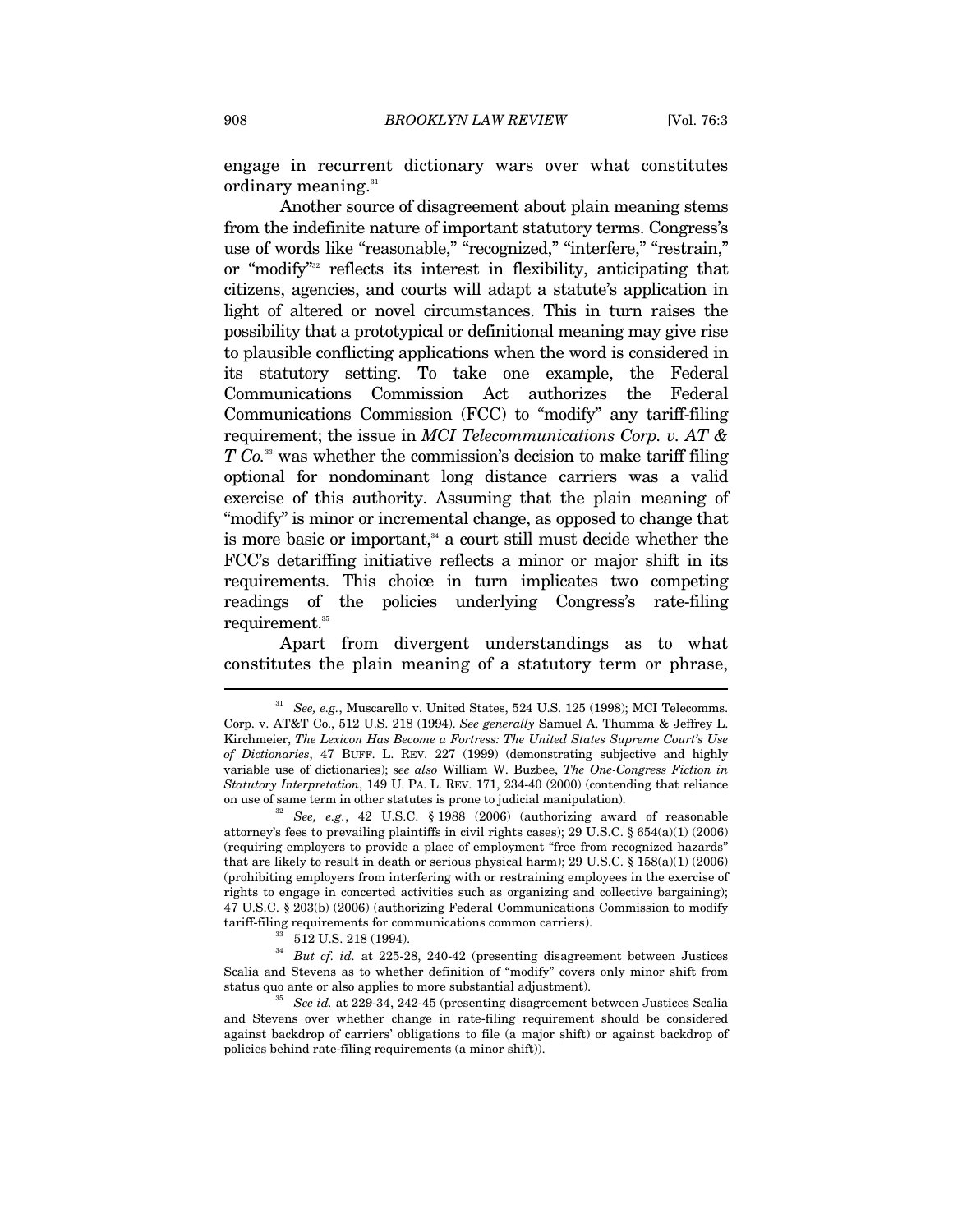based on semantic or policy considerations, judges also differ in doctrinal terms about how to construct plain meaning as a predicate for judicial review. These differences—often framed as disagreements over identifying and weighing the factors that contribute to ambiguity—further complicate the task of determining a single plain meaning. Thus, for instance, when the Court considers the correct application of the Rule of Lenity to criminal statutes, some justices contend that a statutory term or phrase is *not* clear unless the government uses "text, structure, and history . . . to establish that [its] position is unambiguously correct."36 Others maintain that a text *is* clear for Lenity purposes unless it suffers from "grievous ambiguity or uncertainty," meaning that—based on text, structure, and history—the Court can make "no more than a guess as to what Congress intended."37 Similarly, when deciding whether Congress has directly and clearly addressed an issue for purposes of applying stage one of the *Chevron* test, the justices disagree as to whether legislative history may be considered along with text and structure in order to ascertain clarity.<sup>38</sup>

Finally, those who interpret or apply statutory text bring to the interpretive enterprise both individual specialized backgrounds and distinctive degrees of self-assurance. Government bureaucrats who receive formal training or extensive ad hoc instruction in the intricacies of a complex statutory scheme may believe they have little discretion because the meaning of key terms or phrases seems entirely clear to them, even if ordinary citizens might not perceive the same clarity.<sup>39</sup> Similarly, judges rely on a range of "objective" interpretive assets as part of their effort to avoid charges of subjective decision making; framing judicial decisions as "inevitable" promotes the vision of a coherent and continuous

<sup>36</sup> *Muscarello*, 524 U.S. at 148 (Ginsburg, J., dissenting); *see also* United States v. Granderson, 511 U.S. 39, 54 (1994) (Ginsburg, J.); United States v. Bass, 404

U.S. 336, 347-49 (1971) (Marshall, J.). 37 *Muscarello*, 524 U.S. at 138-39 (Breyer, J.) (internal citations omitted); *see also* United States v. Wells, 519 U.S. 482, 499 (1997) (internal citations omitted). 38 INS v. Cardoza-Fonseca, 480 U.S. 421, 432-37, 441-49 (1987) (Stevens, J.);

*id.* at 452-54 (Scalia, J., concurring). 39 *See* Edward L. Rubin, *Discretion and Its Discontents*, 72 CHI.-KENT L. REV.

<sup>1299, 1328-33 (1997) (</sup>discussing different mechanisms used by German and American bank regulators and the inclination of many regulators to deny that they are exercising discretion when applying statutory text).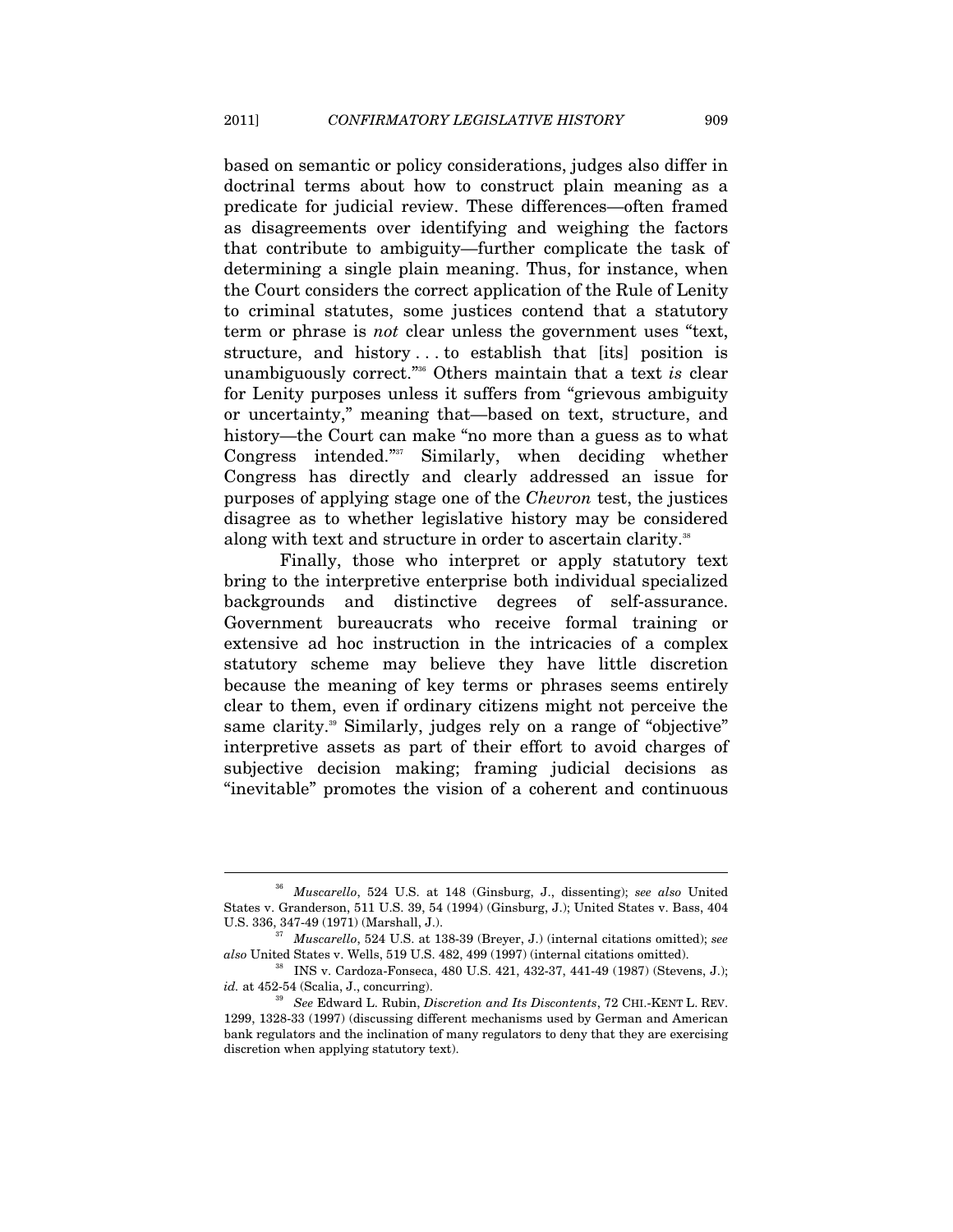body of law.40 Although some judges candidly acknowledge that interpreting statutes involves an irreducible element of discretion or even intuition, $4$  they express varying degrees of confidence in the inevitable correctness of justifications accompanying their holdings. Thus, Justice Scalia is famously bullish about being able to find the single right answer in text alone.42 By contrast, Justice Ginsburg looks to legislative history to help complete her interpretive task, albeit with an attitude of "hopeful skepticism."43 And Justice Breyer, whose background includes experience as a Senate committee counsel, believes courts must never abandon the effort of seeking to identify legislative intent even though that effort can be at times quite arduous.<sup>44</sup>

Underlying these divergent perspectives about statutory language—and the possible impact of policy considerations and interpreter backgrounds with respect to such language—is the reality that statutes are not disembodied textual products but rather are part of a purposive communicative process. Like other forms of purposive communication, their meaning is a function of participants' intentions as well as dictionary definitions and the semantic properties of sentences.<sup>45</sup> Even Justice Scalia has been known to invoke the concept of congressional intent in some judicial opinions, notwithstanding the dismissive approach he adopts in extrajudicial settings.<sup>46</sup>

*Law*, 1989 DUKE L.J. 511, 521 (1989) ("One who finds *more* often (as I do) that the meaning of a statute is apparent from its text and from its relationship with other laws, thereby finds *less* often that the triggering requirement for *Chevron* deference exists. It is thus relatively rare that *Chevron* will require me to accept an interpretation which, though reasonable, I would not personally adopt."). 43 *See Nomination of Ruth Bader Ginsburg, To Be Associate Justice of the* 

*Supreme Court of the United States, Hearings Before the S. Comm. on the Judiciary*,

103d Cong. 224 (1993). 44 STEPHEN BREYER,MAKING OUR DEMOCRACY WORK: <sup>A</sup> JUDGE'S VIEW 100 (2010). 45 *See* Cheryl Boudreau et al., *What Statutes Mean: Interpretive Lessons from Positive Theories of Communication and Legislation*, 44SAN DIEGO L. REV. 957, 961-71 (2007). 46 *Compare* ANTONIN SCALIA, <sup>A</sup> MATTER OF INTERPRETATION 16-17 (Amy

Gutmann ed., 1997) (rejecting as incompatible with fair or democratic government "to have the meaning of a law determined by what the lawgiver meant, rather than by what the lawgiver promulgated"), *with* Sullivan v. Everhart, 494 U.S. 83, 90 (1990) (Scalia, J.) (invoking what "Congress had in mind"), Green v. Bock Laundry Mach. Co.,

<sup>40</sup> *See generally* Dan Simon, *A Psychological Model of Judicial Decision Making*, 30 RUTGERS L.J. 1, 14-17 (1998); William N. Eskridge Jr. & Philip P. Frickey, *Statutory Interpretation as Practical Reasoning*, 42 STAN. L. REV. 321, 378-79 (1990).

<sup>41</sup> *See, e.g.*, RICHARD A. POSNER, HOW JUDGES THINK 107-08 (2008); Judith S. Kaye, *The Human Dimension in Appellate Judging: A Brief Reflection on a Timeless Concern*, 73 CORNELL L. REV. 1004, 1006-07 (1988); Patricia Wald, *Thoughts on Decisionmaking*, 87 W. VA. L. REV. 1, 12 (1984).<br><sup>42</sup> See Antonin Scalia, *Judicial Deference to Administrative Interpretations of*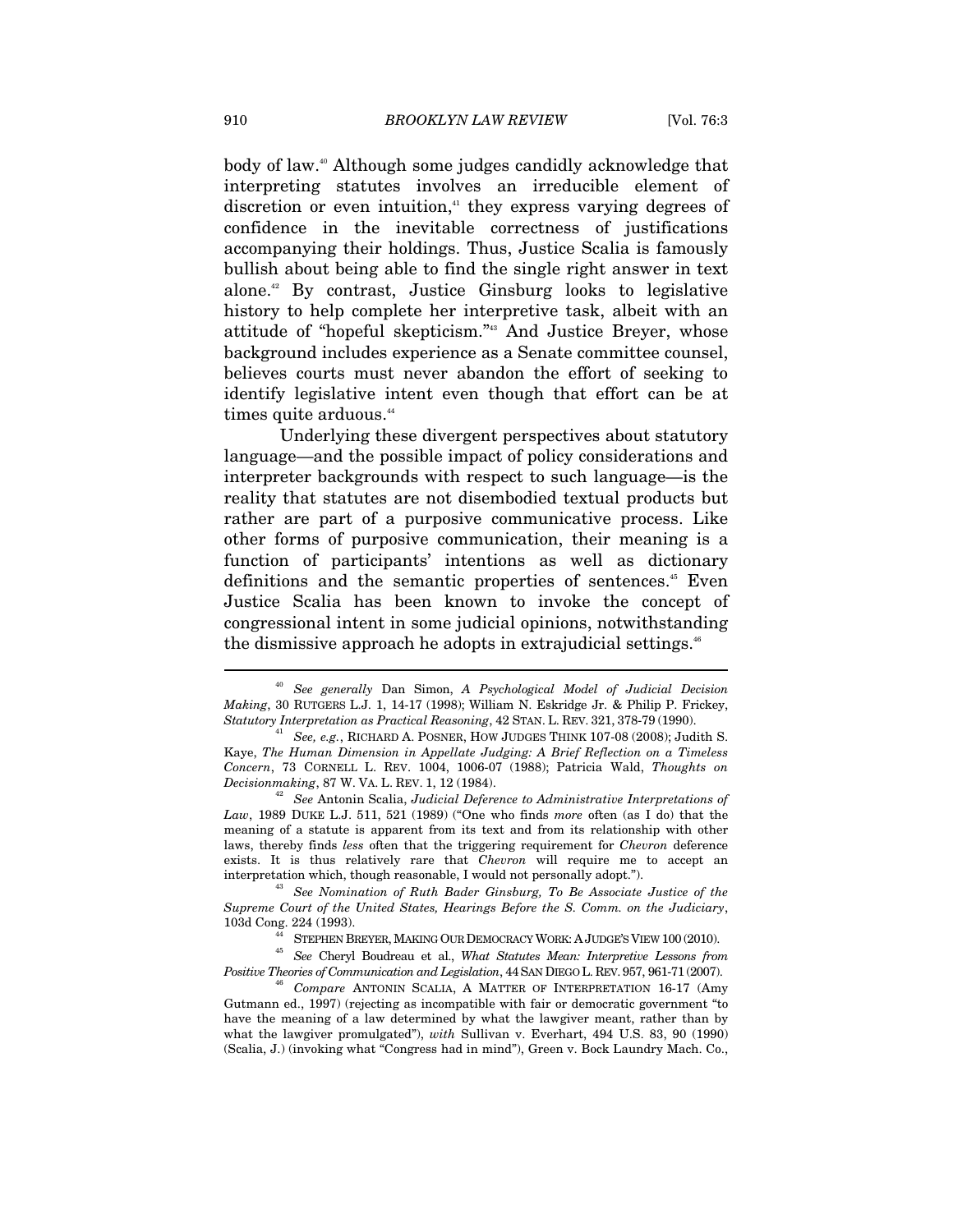In contrast to Justice Scalia, however, judges who instinctively look beyond plain meaning for reassurance or confirmation believe they are engaged in a more complete task as interpreters. The search for completeness reflects a sense of what many if not most judges regard as a properly responsive and responsible role.

## *B. Concerns Regarding the Responsible Role of Judges*

From the early days of the Supreme Court, justices have observed that when "labour[ing] to discover the design of the legislature, [a judge] seizes every thing from which aid can be derived."47 More recently, the Court has explained that in a confirmatory setting "common sense suggests that inquiry benefits from reviewing additional information rather than ignoring it."48 This judicial instinct to explore all potentially relevant information is cross-cultural if not universal. In Britain, even when the House of Lords prohibited courts from consulting legislative history at all to aid in construing enacted laws, there were distinguished jurists who confessed—in their opinions and on the floor of Parliament—to peeking at the legislative record evidence in search of further enlightenment.<sup>49</sup>

The quest for completeness when interpreting presumptively clear text is in part a search for reassurance. There is a lingering fear that in exceptional circumstances, "the literal application of a statute will produce a result demonstrably at odds with the intentions of its drafters . . . . [or will thwart the obvious purpose of the statute."<sup>50</sup> Judges are prepared to examine and evaluate all available resources in an effort to avoid error or injustice.

<sup>490</sup> U.S. 504, 528 (1989) (Scalia, J., concurring) (same), *and* Holloway v. United States, 526 U.S. 1, 20 (1999) (Scalia, J., dissenting) (critical of majority decision as promoting a result "so arbitrary that it is difficult to believe Congress intended it"). *See generally* LAWRENCE M. SOLAN, THE LANGUAGE OF STATUTES: LAWS AND THEIR INTERPRETATION 102-04 (2010) (discussing Justice Scalia's use of intentionalist talk in his opinions). 47 United States v. Fisher, 6 U.S. (2 Cranch) 358, 386 (1805) (Marshall, C.J.).

<sup>&</sup>lt;sup>48</sup> Wis. Pub. Intervenor v. Mortier, 501 U.S. 597, 611-12 n.4 (1991) (White, J.,), *cited with approval in* Samantar v. Yousuf, 130 S. Ct. 2278, 2287 n.9 (2010).

<sup>&</sup>lt;sup>19</sup> See James J. Brudney, *The Story of Pepper v. Hart: Examining Legislative History Across the Pond*, *in* STATUTORY INTERPRETATION STORIES 258, 262-63 (William N. Eskridge Jr. et al., eds., 2011) (reporting remarks by Lord Denning in a 1979 Court of Appeal opinion and by Lord Templeman during a 1989 debate in the House of Lords). The House of Lords overruled its precedent in 1992 and has allowed courts to consult legislative history since that time. *See id.* at 271-77. 50 Griffin v. Oceanic Contractors, Inc., 458 U.S. 564, 571 (1982) (Rehnquist,

J.) (internal citations and quotation marks omitted).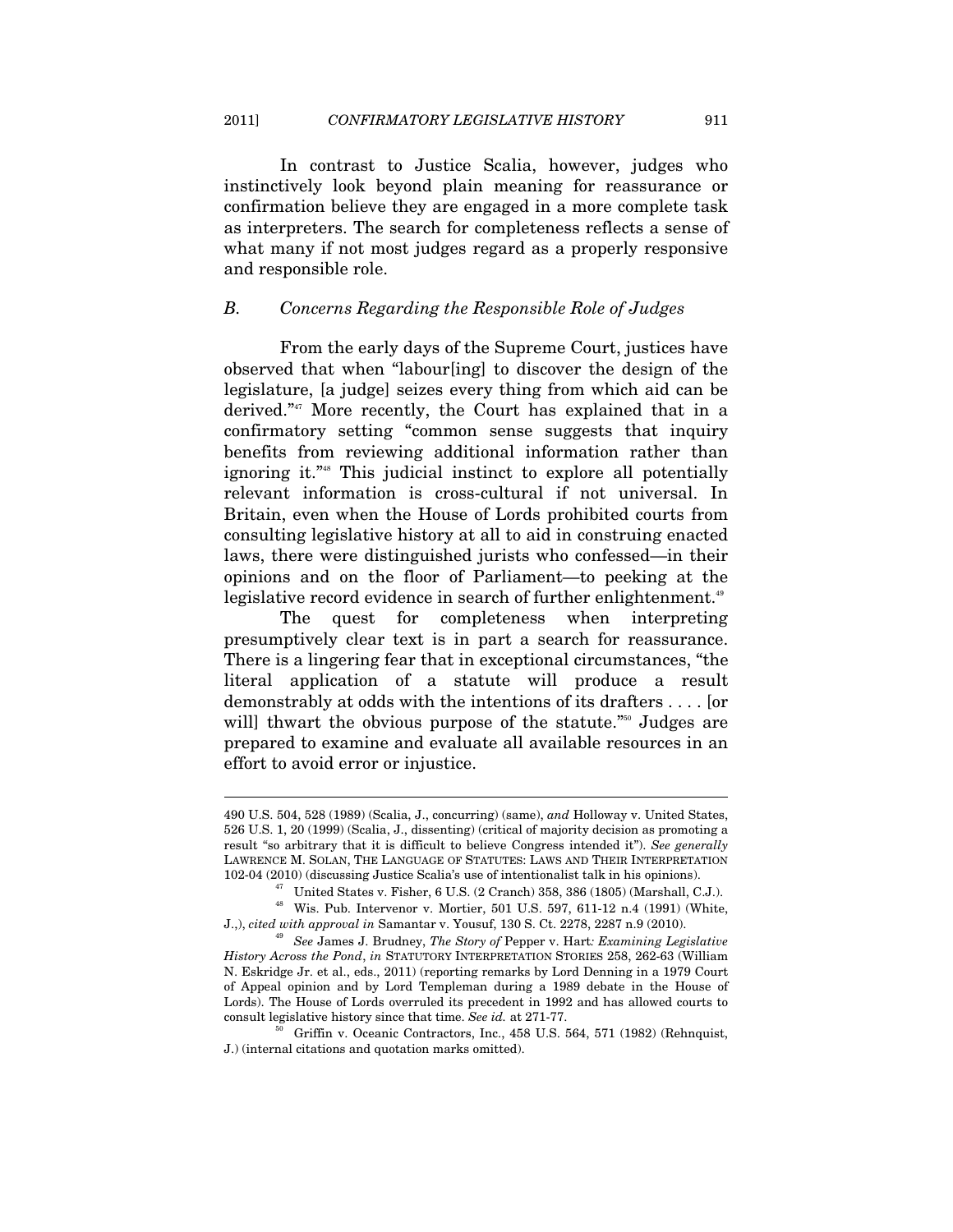But the judicial pursuit of confirmatory evidence involves more than concern over possible error. Judges are trained and socialized to believe in the value of interpreting the law in a skillful and impartial manner.<sup>51</sup> Bracketing for present purposes whether judges also derive satisfaction as interpreters from promoting their own policy goals, it seems evident that "judges who want the respect of practicing lawyers, legal academics, and other judges have an incentive to be perceived as committed to the law and skilled in its interpretation."52

Invoking legislative history in a confirmatory setting is likely to enhance a judge's stature with numerous audiences. To begin with, confirmatory discussion may be viewed as an aspect of judicial accountability. The parties and their attorneys—who may not agree with one another on the clarity of text—present legislative-history arguments in an effort to inform and persuade the court. When courts consider these arguments as part of the written decision-making process, they exhibit respect for attorneys' efforts and in doing so attest to the procedural neutrality of our judicial system. Judges who cite legislative history in confirmatory contexts also express at least implicitly—that the parties' arguments appropriately contribute to the truth-seeking approach underlying our competitive advocacy process.

In addition, consideration of confirmatory legislative record evidence promotes transparency by making it clear to fellow judges and other attorneys that the court has not ignored or suppressed assertedly relevant interpretive factors. Without a willingness to engage legislative history arguments, even in the face of apparently clear text, judges risk sliding into more conclusory and less deliberative thinking on appropriately contested statutory matters.53 Justice Scalia belittles this quest for completeness,<sup> $54$ </sup> but others embrace it to signal that judges are acting responsibly by illuminating all plausible arguments as an essential aspect of their reasoned decision making.

Further, the courts' commitment to addressing legislative history as a confirmatory asset provides guidance to repeat litigants, notably the executive branch and interest

<sup>51</sup> *See* LAWRENCE BAUM, JUDGES AND THEIR AUDIENCES 54 (2006). 52 *Id.* at 106. 53 *See generally* Ethan J. Lieb & Michael Serota, *The Costs of Consensus in Statutory Construction*, 120 YALE L.J. ONLINE 47 (2010), http://www.yalelawjournal.org/ images/pdfs/900.pdf. 54 *See supra* text accompanying note 16*.*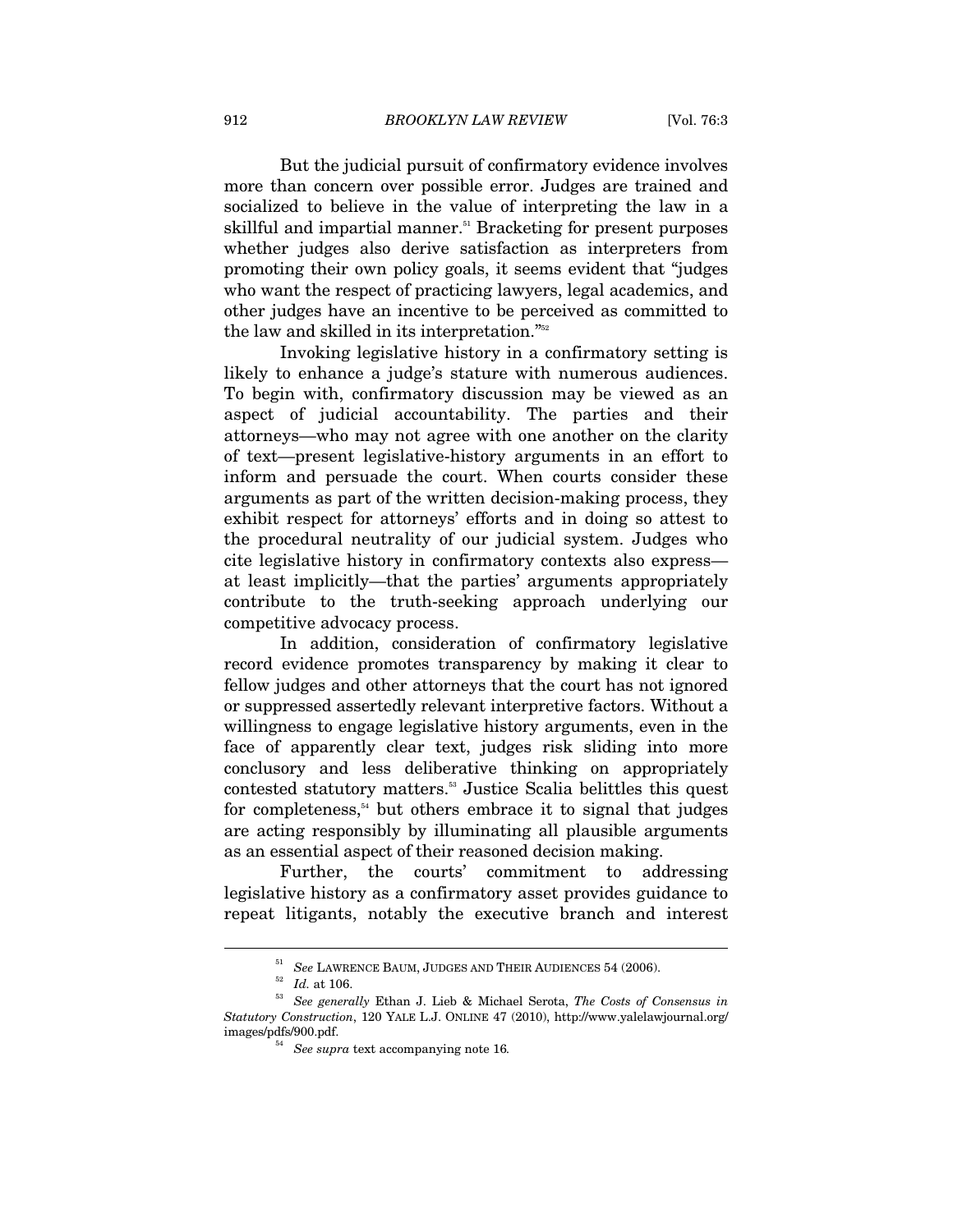groups that pursue or resist diverse regulatory agendas. It does so by more fully integrating legislative history as a resource in ongoing interpretive conversations between courts and these repeat players. This kind of methodological completeness has special value when one recognizes that legislative history may serve distinct functions with respect to different subject areas addressed by Congress. The executive branch must construe and apply statutes that feature, inter alia, varying degrees of semantic detail, technical complexity, ideological compromise, and potential for constitutional controversy.<sup>55</sup> Courts' review and evaluation of confirmatory history in these settings reflect a willingness to help agencies and other regular litigants navigate the diverse challenges they face when implementing Congress's instructions.

Finally, the courts' use of legislative-record evidence for confirmatory purposes respects the role of Congress in the lawmaking process. Justice Scalia's fear that this practice incentivizes legislators to avoid the hard work of passing clear text rests on a key misunderstanding of why legislative history matters. Reports from permanent standing committees and published verbatim records of floor debates are the result of innovations in legislative design that were authorized under Article I of our Constitution.<sup>56</sup> From the early nineteenth century onward, Congress has expanded its record-keeping requirements as it developed more detailed procedures for keeping itself informed during the lengthy and complex processes by which bills are introduced, discussed, modified, and approved.<sup>57</sup> Members' reliance on legislative history in helping them understand the meaning of the text on which they will vote remains robust today.<sup>58</sup>

<sup>55</sup> *See* James J. Brudney & Corey Ditslear, *The Warp and Woof of Statutory Interpretation: Comparing Supreme Court Approaches in Tax Law and Workplace Law*, 58 DUKE L.J. 1231, 1260-65, 1276-90 (2009) (differentiating between how legislative history educates and persuades members of Congress in tax legislation versus workplace laws, and how the Supreme Court has grasped and applied the distinctions); Lieb & Serota, *supra* note 53, at 54-55 (discussing more restricted role for imputed intent with respect to criminal law legislative history). 56 *See* James J. Brudney, *Canon Shortfalls and the Virtues of Political* 

*Branch Interpretive Assets*, 98 CAL. L. REV. 1199, 1217-22 (2010) (discussing early congressional commitment to publication over secrecy, and to organizing legislative production through standing committees rather than select committees).<br><sup>57</sup> See id. (describing move to daily official publication of full floor proceedings

and regular internal distribution of standing committee reports, and explaining that documents were produced for benefit of members themselves as well as broader public).

<sup>&</sup>lt;sup>58</sup> See Brudney & Ditslear, *supra* note 55, at 1292 & n.249 (referring to multiple statements from republican and democratic legislators since the late 1980s).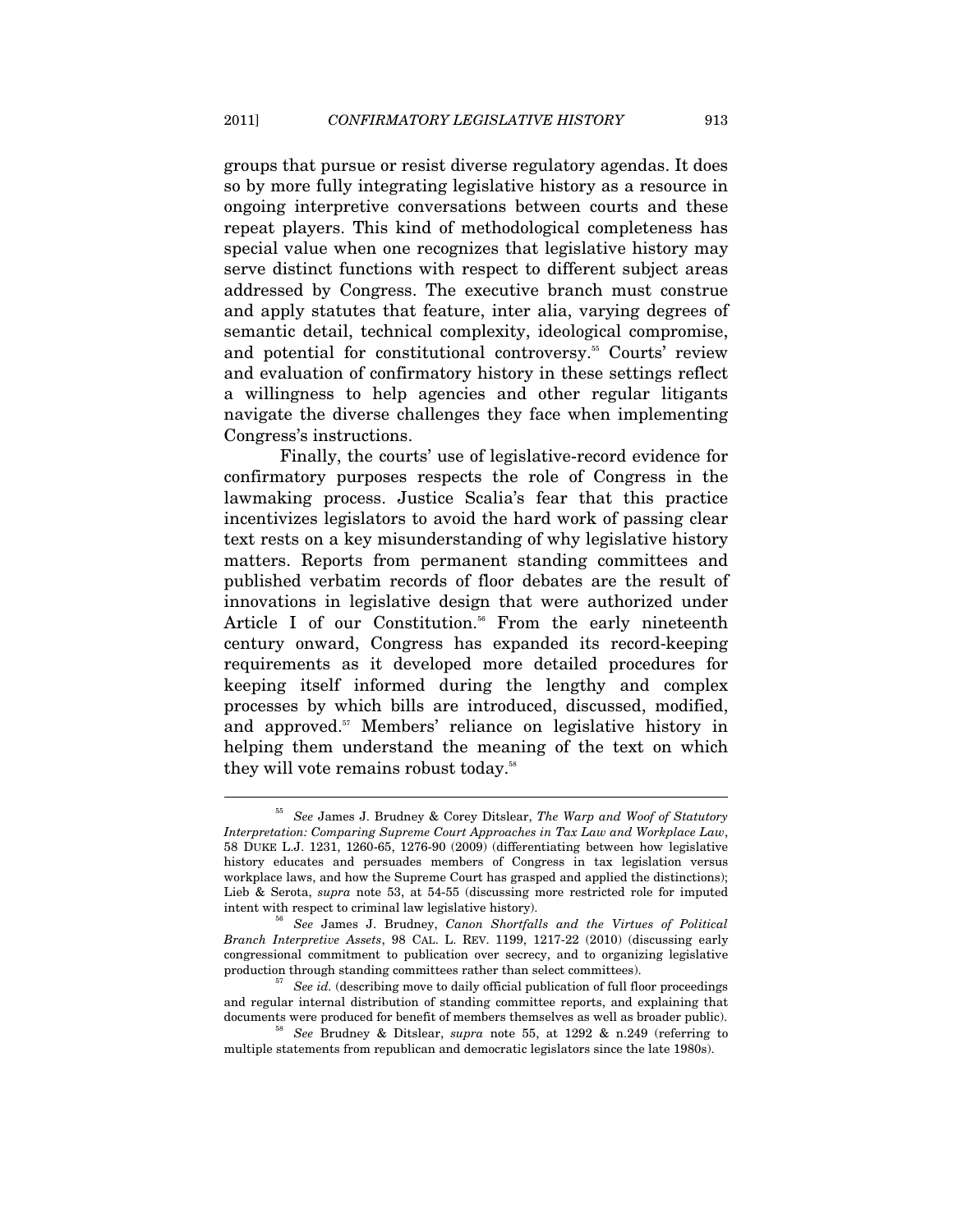Given this constitutionally and historically grounded tradition, courts' consultation of legislative history to confirm textual meaning signifies their readiness to invoke the same materials that legislators have long used to inform and persuade one another. Members and their staffs know the difference between enacted text and explanatory colloquies; further, they generally can be expected to know when these colloquies exist primarily to clarify or amplify meaning rather than to paper over disagreements. While there will be anecdotal instances of legislative history being planted in an effort to assuage wavering legislators or to sway gullible judges, such instances *are* anecdotal and also readily detectable.59 Justice Scalia's belief that invoking confirmatory legislative history will effectively invite members to excuse or conceal failures to reach a textual bargain reflects insufficient appreciation for how Congress operates and has operated for nearly two centuries.<sup>60</sup>

#### **CONCLUSION**

 $\overline{a}$ 

This essay has explored the link between judges' use of legislative history for confirmatory purposes and certain limits on how much work language alone can do in statutory interpretation. Over the past quarter century, Justice Scalia has played a formidable role in elevating discourse on the importance of close textual analysis and the related utility of language and structural canons. His contributions and thinking have greatly enriched our understanding of the interpretive enterprise, from a pragmatic and constitutional as well as a semantic standpoint. At the same time, by framing the debate over legislative history in terms of admissibility rather than weight, Scalia and other textualists have shaped

<sup>59</sup> *See, e.g.*, Landgraf v. USI Film Prods., 511 U.S. 244, 262-63 (1994); *see also*  James J. Brudney, *Congressional Commentary on Judicial Interpretations of Statutes: Idle Chatter or Telling Response?*, 93 MICH. L. REV. 1, 47-56 (1994) (rejecting arguments for systemically discounting legislative history based on asserted manipulation by committee staff or unrepresentative character of standing committees). 60 Relatedly, this argument also undervalues the role of purposive or

intentionalist readings of statutes in allowing voters to understand and respond at the ballot box to the lawmaking results Congress meant to put in place. As Justice Breyer has recently explained, when courts use canons, dictionaries, and grammar arguments alone to determine a statute's scope, meaning, or enforcement impact, it is far more likely that voters will be responding to (and passing judgment on) meanings that Congress never dreamed it was enacting—one result being a more flawed operation of democratic accountability. *See* BREYER, *supra* note 44, at 94-96.